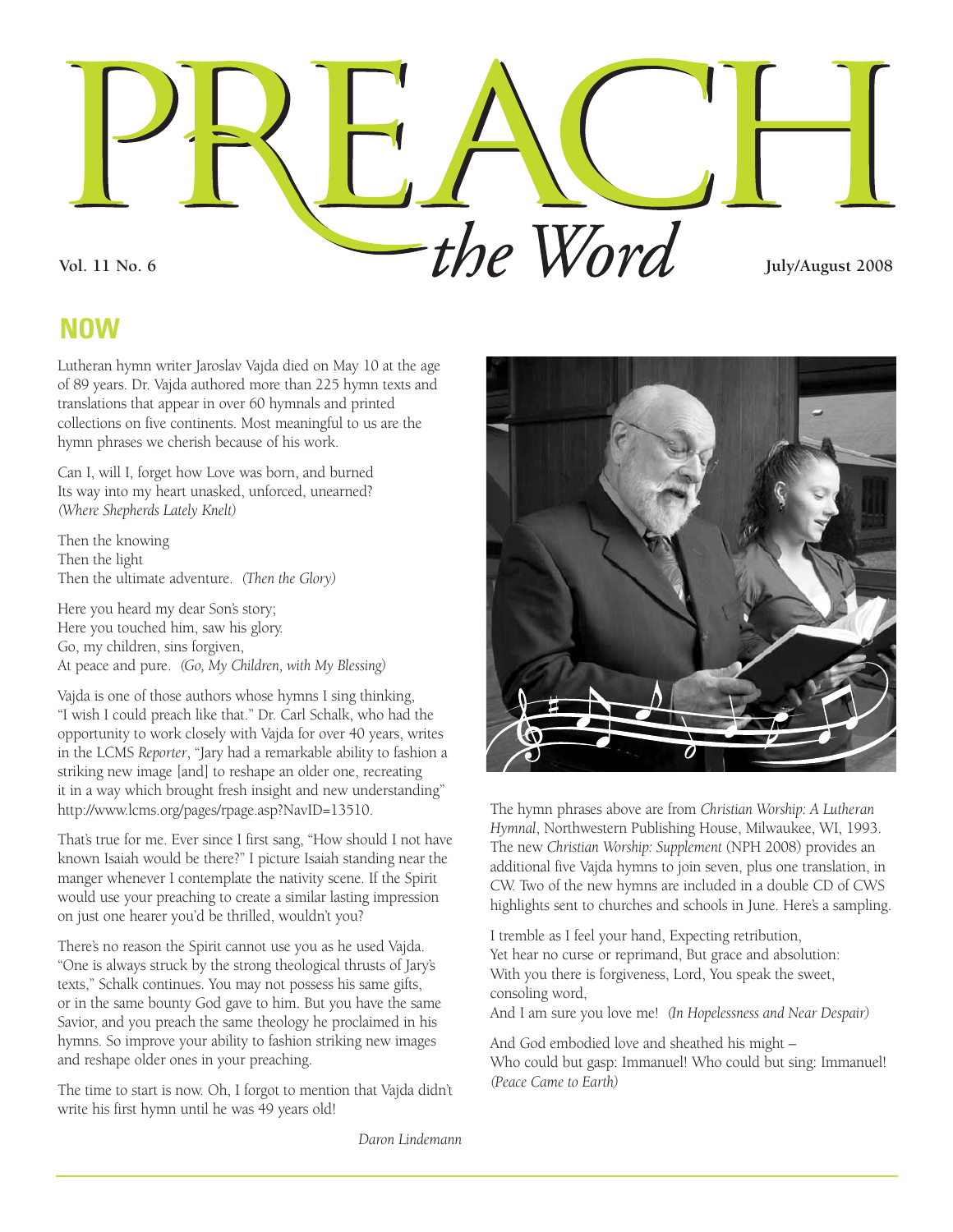# **SAMPLE SERMON**

Here is a sermon written by Martin Franzmann for the installation of a seminary professor. It is based on Matthew 5:3 and titled, "Poor in Spirit" (from Ha! Ha! Among the Trumpets, Concordia Publishing House, St. Louis, MO, 1994, pp. 77-85). I offer it not only as an exemplary sermon but as encouragement to men of the Word.

| <b>SERMON</b>                                                                                                                                                                                                                                                                                                                                                                                                                                                                                                                                                                                                                                                                                                                                        | <b>COMMENTS</b>                                                                                                                                                                                                                          |
|------------------------------------------------------------------------------------------------------------------------------------------------------------------------------------------------------------------------------------------------------------------------------------------------------------------------------------------------------------------------------------------------------------------------------------------------------------------------------------------------------------------------------------------------------------------------------------------------------------------------------------------------------------------------------------------------------------------------------------------------------|------------------------------------------------------------------------------------------------------------------------------------------------------------------------------------------------------------------------------------------|
| Now, every theologian has before him two choices. Either he can cast a critical<br>and selective eye upon God's revelation of Himself, upon Scripture, and<br>according to his own preferences and predilections make his God of whatever<br>elements in that revelation seem to him essential and of "abiding value." He can<br>reject, select, trim, splice, plane, and smooth according to his bent and bias and<br>build himself a comfortable, medium-size deity with whom he can stand pretty<br>well shoulder to shoulder, a god who can reasonably be expected even to feel<br>flattered that someone believes in him.                                                                                                                       | This is the first paragraph after a general introduction!<br>Franzmann rifles us with hard hitting law within the<br>framework of a choice we make. The message is:<br>when you are tempted to choose this god, don't or<br>you're dead. |
| Or the theologian can  accept the God who has revealed Himself in all the<br>uncompromised splendor, all the uncomfortable greatness of his Deity. He can<br>accept, even though he cannot face, the terrible exalted holiness before which<br>the seraphim veil their faces He can accept His eternity, the "I am that I am,"<br>the one fixed point that will not flow with the flux of our changing thought or<br>change with our mutable existence, that absoluteness that by an awesome<br>paradox we both hotly desire and fiercely reject in the thinking of our flesh<br>He can and does accept the measureless and immeasurable grace of the<br>revealed God, the love past all searching out, the love of God that will not let<br>him go. | Objective truths of salvation beg for faith that accepts<br>them as true. As valid. For me. This is focused gospel<br>preaching, not an emotional plea for a decision, not a<br>few good points about God. This is gospel.               |
| To be poor in spirit is something more basic than the virtue of humility.<br>It means being a beggar before God It is to see steadily and clearly our<br>own nothingness and the allness of God But that is the beginning, not the<br>end of being poor in spirit.                                                                                                                                                                                                                                                                                                                                                                                                                                                                                   | Franzmann astutely includes a disclaimer and clarifier<br>and then a motivator to hear more. Something to<br>consider when preaching any Scripture that has been<br>popularly misunderstood.                                             |
| We are poor; we are empty; but that poverty or that emptiness is our only<br>possibility of becoming rich and full. For so, and only so, can the kingdom of<br>heaven be ours.                                                                                                                                                                                                                                                                                                                                                                                                                                                                                                                                                                       | The malady of our own nothingness becomes the<br>miracle of salvation. A creative use of textual thoughts<br>in transition. Stay focused on the single theme of<br>the sermon!                                                           |
| For we serve a church the glory of whose history is the fact that its course has<br>always been a firm, determined confessional march But the hard thing is to<br>march: to be good, not clever; to be faithful, not brilliant; to be honest, not urbane;<br>to be the rough wool blanket that keeps the faithful people warm, not the flapping<br>scarf of changeable silk that men admire.                                                                                                                                                                                                                                                                                                                                                         | Here Franzmann is defining "blessed." His illustration<br>of a march weaves through this section, accompanied<br>by the colorful metaphor comparing a wool blanket to<br>a sılk scart.                                                   |
|                                                                                                                                                                                                                                                                                                                                                                                                                                                                                                                                                                                                                                                                                                                                                      |                                                                                                                                                                                                                                          |
| Blessed, for we shall not march alone. When the communion of saints lifts up<br>its united voice and prays, "Thy kingdom come," you will know that it is praying                                                                                                                                                                                                                                                                                                                                                                                                                                                                                                                                                                                     | Preacher, take heart. This prayer is also for you.<br>Your congregation prays for you and your preaching.                                                                                                                                |

for you.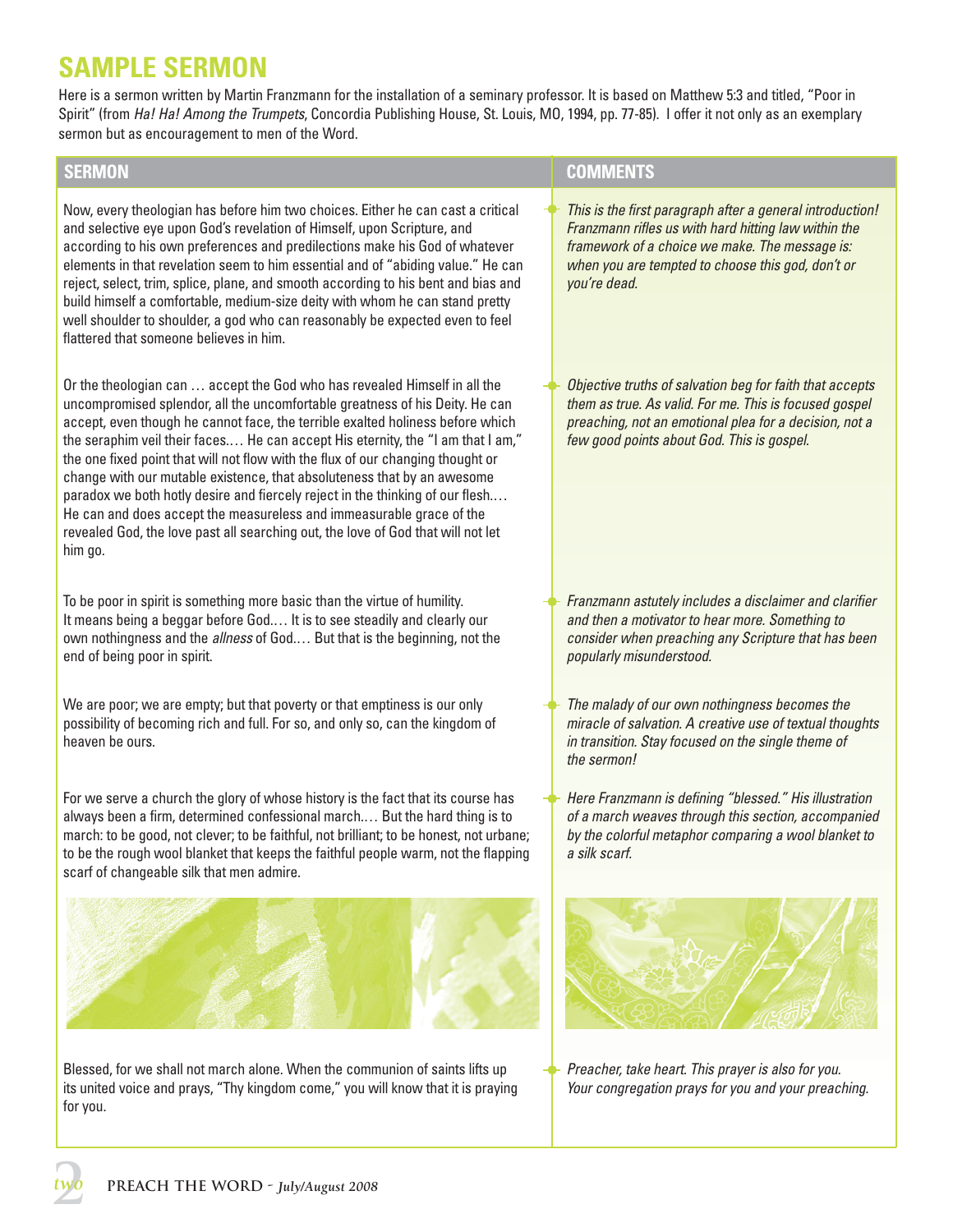

#### **PEW VIEW**

Preach the Word has created a space on the internet for preachers to collaborate, discuss, question, and share. Log on to www.wels.net/ptw and click on the discussion board link to being your exploring. The page includes a welcome message that provides more details about using this exciting new tool for your preaching, including how to log into the board as a new user. We have updated these procedures so that anyone can have access (if you tried previously and it didn't work, try again!).

Freddy Krieger, writing as "PewView," eagerly awaits your reaction to his most recent post entitled, "We … Us … Our … Let Us," copied here:

Many WELS preachers have lapsed into a vast overuse of first person plural pronouns and the subjunctive in their sermons. Hence the subject heading. Everything is expressed in terms of "we … us … our … let us."

How 'bout you? Whom do you address in your sermons? Pronouns of the first person plural are effective when addressing the body before you as a collective whole. That has a place, especially considering the doctrine of the communion of saints. But so does direct address to the individual in the pew.

What an opportunity you have each Sunday … an occasion to personally counsel each individual sitting before you, to speak to each heart and soul individually!

Speak directly to the individual! He who has ears to hear will listen. That means lots of "you" and "your." Abandon the predominant "let us;" don't be afraid to issue the gospel imperative instead!

Personal appropriation of the truths of God, whether preaching law or gospel, will surely result.

This isn't so much a matter of doctrine, it's a matter of good communication from the pulpit. I know the Holy Spirit is responsible for getting your message into the individual's heart. But it would be great if you'd speak to that person with the tools the Holy Spirit uses. Not just to the collective whole.

As a pew-sitter, I crave being individually addressed and challenged – challenged to accept the reality of the law in its first use, to trust the Gospel of Christ, to apply the third use of the law.

Somehow, the strength of what God has to say to me is diminished when always communicated in the first person plural. I need and want to hear what God says to me. Don't hesitate to speak to me directly!

Of course, you'll want to throw in the occasional "you and I" and "for you and me, too" and "your and my." You don't want to come off as haughty or "preaching down to" God's people.

Abandon the predominant "we … us … our." Use "you" and "your," and leave the "let us" to the general prayer.

## **NOW**

Now the silence Now the peace Now the empty hands uplifted Now the kneeling Now the plea Now the Father's arms in welcome Now the hearing Now the pow'r Now the vessel brimmed for pouring Now the body Now the blood Now the joyful celebration Now the wedding Now the songs Now the heart forgiven leaping Now the Spirit's visitation Now the Son's epiphany Now the Father's blessing Now Now Now.

(Jaroslav Vajda, *Now the Silence*, © 1969 Hope Publishing Co., Carol Stream, IL 60188; reprinted with permission.)